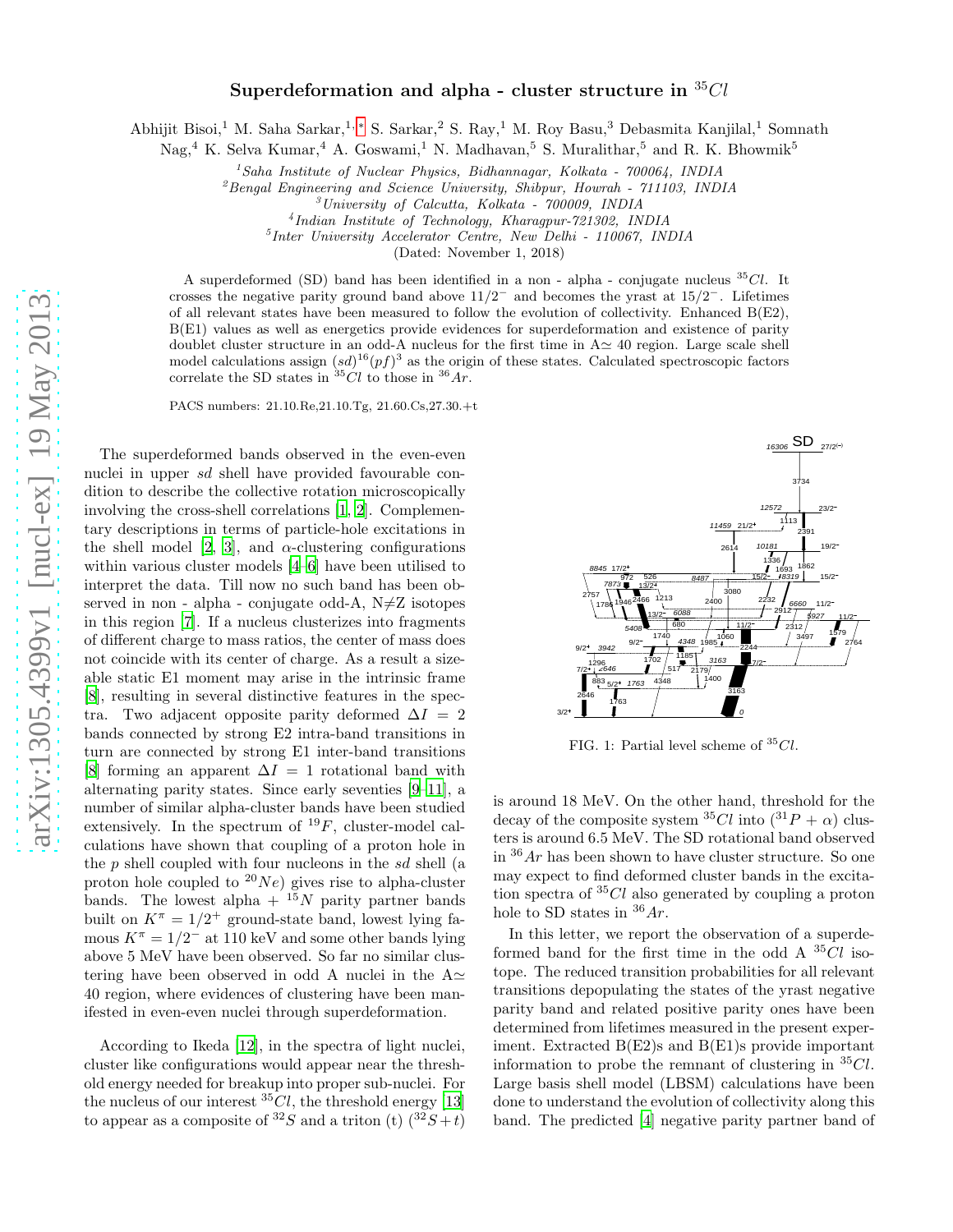the SD band in  $36Ar$  has also been reproduced within LBSM calculations for the first time. Spectroscopic factors have been used to correlate the SD states in  ${}^{35}Cl$  to the cluster states in  $36Ar$  to establish the persistence of alpha-clustering features.

High spin states of  ${}^{35}Cl$  have been populated through <sup>12</sup>C(<sup>28</sup>Si, $\alpha$ p)<sup>35</sup>Cl reaction in the inverse kinematics with an 110 MeV  $^{28}Si$  beam at Inter University Accelerator Center (IUAC), New Delhi. The target was  $^{12}C$  (50  $\mu$ g/cm<sup>2</sup>) evaporated on 18 mg/cm<sup>2</sup> Au backing. The  $\gamma$ - $\gamma$ coincidence measurement has been done using the multi detector array of thirteen Compton suppressed clover detectors (INGA setup). The relevant details of the experimental setup have been discussed in [\[14\]](#page-4-12). The detectors were placed at  $148°(4)$ ,  $123°(2)$ ,  $90°(4)$ ,  $57°(2)$  and 32◦ (1). The experimental data have been sorted into angle dependent symmetric  $(90^{\circ} \text{ vs } 90^{\circ})$  and asymmetric  $\gamma$ - $\gamma$  matrices to get the information about the gamma intensities, DCO ratios and level lifetimes of this band.

In our earlier work [\[15\]](#page-4-13), we have discussed about a few totally shifted gamma rays in the spectra emitted from states having lifetimes shorter than the characteristic stopping time ( $\simeq 10^{-13}$  s) of <sup>35</sup>Cl recoils in gold (Au) backing. Analysis of the present data confirmed [\[16\]](#page-4-14) that four of them (2912 keV, 1862 keV, 2391 keV and 3734 keV) belong to the same sequence (marked as SD in Fig. [1\)](#page-0-0), which is connected to the other states in  $35Cl$  through 1113, 1336, 2232 and 1693 keV transitions (Fig. [1\)](#page-0-0). The lowest state of this sequence 5408 keV  $(11/2^-)$  is already known to be connected to the 3163 keV  $(7/2^-)$  through a strong 2244 keV transition [\[11\]](#page-4-9). This sequence from 3163 keV  $(7/2^-)$  state to 16306 keV  $(27/2<sup>-</sup>)$  has been established as the yrast negative parity band. The three topmost transitions in the band show nearly perfect rotational behaviour by the almost linear increase in angular momentum with gamma - ray energy (rotational frequency) (Fig. [2\)](#page-1-0). The plot shows a sharp break between  $15/2^-$  to  $19/2^-$  indicating a crossing between two weakly interacting bands of different configurations. The kinematic moment of inertia (KMOI) for the top three transitions in yrast band in  ${}^{35}Cl$  scaled by the mass factor compares very well with those for SD bands in  ${}^{36}Ar$  and  ${}^{40}Ca$ . The average KMOI,  $\simeq 8 \hbar^2/MeV$ also compares well with the newly found candidate SD band in <sup>28</sup>Si ( $\simeq 6\hbar^2/MeV$ ) [\[6\]](#page-4-5). More dramatically, the inset of Fig. [2](#page-1-0) shows that energies of alternating parity states,  $15/2^-$ ,  $17/2^+$ ,  $19/2^-$ ,  $21/2^+$ ,  $23/2^-$  and  $27/2^$ follow a linear relation to the  $I(I+1)$  values exhibiting an apparent rotational band structure, which characterises nuclear molecular structure [\[8\]](#page-4-7).

Lineshapes of all gamma rays in the yrast sequence (except the 2244 keV gamma), along with the 2614 keV gamma ray connecting the  $17/2^+$  state to  $21/2^+$ , have been analysed to determine the lifetimes of the corresponding states. Due to the large recoil velocity in inverse kinematics and high energies of the relevant gam-



<span id="page-1-0"></span>FIG. 2: (a) Comparison of experimental and theoretical backbending plots for the yrast negative parity band<br>in  $35Cl$ . The figure shows the results of calculations The figure shows the results of calculations with fixed n $\hbar\omega$  and mixed n $\hbar\omega$  truncations *viz.*, Theo1  $:[(1d_{5/2})^{12}(2s_{1/2}1d_{3/2})^6(pf)^1 \oplus (1d_{5/2})^{12}(2s_{1/2}1d_{3/2})^4(pf)^3];$ Theo2:  $[(sd)^{18}(pf)^1 \oplus (1d_{5/2})^{12}(2s_{1/2}1d_{3/2})^4(pf)^3]$ . The amount of depression of the single particle energies (SPE) of pf orbitals in each truncation scheme is also mentioned. (b)The energies  $(E(I))$  of  $15/2^-$ ,  $17/2^+$ ,  $19/2^-$ ,  $21/2^+$ ,  $23/2^$ and  $27/2^-$  states are plotted as function of  $I(I+1)$ 



<span id="page-1-1"></span>FIG. 3: The Doppler-shift attenuation lineshape analyses for different relevant gamma rays.

mas, special care has been taken to choose the gating transitions such that the slow feeding components are eliminated. Gating from top could not be done due to poor statistics. However, while choosing a suitable gating transition from below, special care has been taken to eliminate the contribution of strong gamma peaks close to the peaks of interest. The spectra at mean angles of  $148^o$  and  $90^o$  relative to the beam axis were simultaneously fitted (Fig [3\)](#page-1-1) using a modified version of the LINE-SHAPE [\[18](#page-4-15), [19\]](#page-4-16) code which included corrections for the broad initial recoil momentum distribution produced by the  $\alpha$ -particle evaporation. The initial momentum distribution of  ${}^{35}Cl$  recoils has been obtained from statistical model code PACE4 [\[20\]](#page-4-17). Lineshapes of four gamma transitions (3734, 2391, 1862 and 2912 keV) were fitted simultaneously as members of a single band. The rotational cascade side-feeding has been considered, assuming 100% side feeding into the top of the band. During each line shape simulation, the background parameters, intensities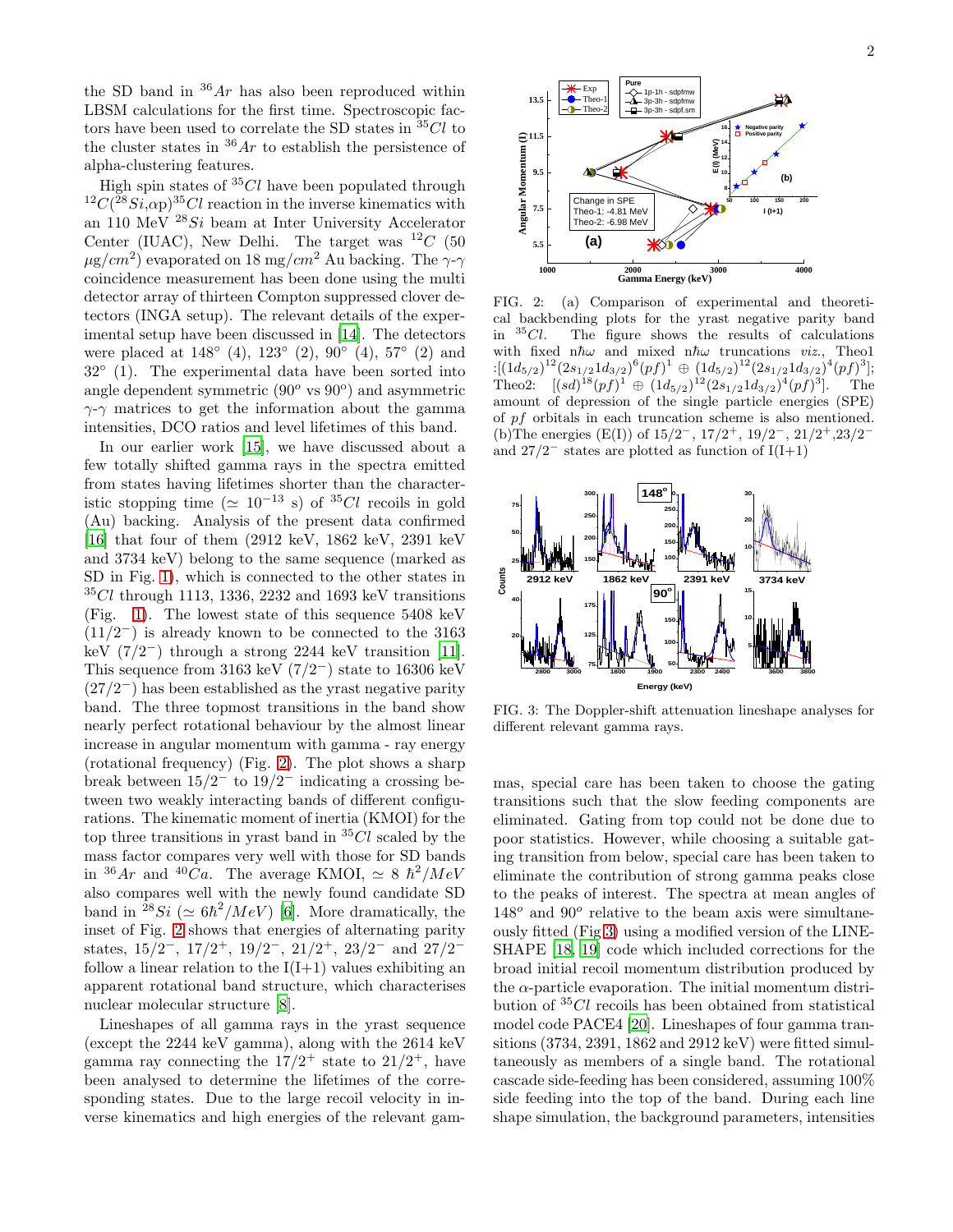

<span id="page-2-0"></span>FIG. 4:  $B(E2; I_i \rightarrow I_f)$  values for the yrast band in <sup>35</sup>Cl compared with the results of shell model calculations.

of the contaminant peaks, and side-feeding quadrupole moments were allowed to vary, and the best fit set was obtained by using the  $\chi^2$  minimization. The lineshape of the 1336 keV transition has also been fitted to get an independent estimate of the lifetime of the 10181 keV level. Using the relevant branching ratios [\[11\]](#page-4-9), experimental  $B(E2)$ s were determined from these lifetimes (Fig. [4,](#page-2-0) Table [I\)](#page-2-1). The collectivity in this negative parity band evolves from single particle excitations (B(E2)  $\simeq$  5 W.u.) at lower spins, to a set of highly deformed SD states  $(B(E2) \approx 20-33$  W.u.) in between, finally terminating at a state at  $27/2^-$  with moderate deformation  $(B(E2))$  $\simeq$  13 W.u.). The gamma transition (2614 keV) connecting the positive parity states also has comparable  $B(E2)$  $(\simeq 16 \text{ W.u.})$  The decay-out transitions (1336 keV and 1113 keV) have relatively large B(E1) values, viz., 2.9 and 2.6 ×10<sup>-3</sup> W.u., respectively. In <sup>36</sup>Ar and <sup>40</sup>Ca, with 4p-4h and 8p-8h excitations in the  $pf(N=3)$  shell, the deformation  $(\beta_2)$  in the SD bands were 0.45 [\[2\]](#page-4-2) and  $\simeq 0.59$  [\[1\]](#page-4-1), respectively. In <sup>35</sup>Cl, 3p-3h excitations (discussed below) give rise to SD structure with comparable KMOI but relatively smaller deformation ( $\simeq 0.37$ ) (Table [I\)](#page-2-1) similar to the observation in heavier nuclei where the occupation numbers of high-N orbitals have been found to characterise SD bands.

Large basis shell model (LBSM) calculations have been done using the SDPFMW Hamiltonian [\[22\]](#page-4-18) (as referred to within the OXBASH code package [\[23](#page-4-19)]). The SDPF.SM [\[1](#page-4-1)[–3\]](#page-4-3) Hamiltonian suitable for fixed n $\hbar\omega$  [\[3\]](#page-4-3) excitation has also been used. The valence space consists of full  $sd-pf$  orbitals for both protons and neutrons above the  $^{16}O$  inert core (see Ref. [\[15\]](#page-4-13) for details). The negative (positive) parity spectra have been calculated with pure  $\hbar\omega = 1$  (0) and 3 (2) excitations (Fig. [2\)](#page-1-0). The experimental gamma energies  $(E_{\gamma} = E(I) - E(I - 2))$  and corresponding B(E2)s for lowest state  $(I=11/2^-)$  and the upper three states (I=19/2<sup>-</sup> to 27/2<sup>-</sup>) agree reasonably well with the calculated values with 1p-1h and 3p-3h excitations, respectively. The results with SDPF.SM exhibit better agreement with the experimental data for spins

<span id="page-2-1"></span>TABLE I: Experimental level lifetimes, experimental and theoretical (Theo2) reduced transition probabilities  $(B(L))$  for different transitions, corresponding transition quadrupole moments,  $Q_t$  (eb), together with quadrupole deformation  $(\beta_2)$ and X (major to minor axis ratio of an ellipsoid) deduced [\[21\]](#page-4-20) from  $Q_t$ s are tabulated. The units of B(E1), B(E2) and B(M1) are  $10^{-3}e^2fm^2$ ,  $e^2fm^4$  and  $10^{-2}\mu_N^2$ , respectively. The effective charges are  $e_p = 1.5$ e,  $e_n = 0.5$ e. For B(M1) calculations, free single particle g factors have been used.

| $I_i^{\pi}$ | $\tau_{mean}$  | $E_\gamma$                  |      | B(L)  | $Q_t$                        | $\beta_2$ | X |
|-------------|----------------|-----------------------------|------|-------|------------------------------|-----------|---|
|             | fs             | keV                         | Exp. | Theo2 | eb                           |           |   |
|             |                | $11/2^-$ 400(100) 2244 (E2) |      |       | $29(8)$ 43 0.31(4) 0.15 1.16 |           |   |
|             | $[17]$         |                             |      |       |                              |           |   |
|             | $15/2^-$ 18(1) | 2912 (E2) 135(10)           |      | 17    | $0.65(2)$ $0.30$ $1.32$      |           |   |
|             |                | 2232(M1) < 10               |      | 1.3   |                              |           |   |
| $19/2^{-}$  | 61(4)          | 1862 (E2) 224(31)           |      | 142   | $0.82(6)$ 0.37 1.41          |           |   |
|             | 61(7)          | 1336 (E1) 1.98(2)           |      | 1.03  |                              |           |   |
|             |                | 1693 (E2) 148(41)           |      | 15    |                              |           |   |
| $23/2^{-}$  | 48(6)          | 2391 (E2) 172(22)           |      | 135   | $0.71(5)$ 0.32 1.35          |           |   |
|             |                | 1113 (E1) 1.8(2)            |      | 1.22  |                              |           |   |
| $27/2^{-}$  | < 13           | 3734 (E2) $> 87$            |      | 82    | $>0.5$ 0.24 1.25             |           |   |
| $21/2^+$    | 62(3)          | 2614 (E2) 108(5)            |      | 67    | $0.56(2)$ $0.27$ 1.28        |           |   |

TABLE II: Comparison between wavefunctions of different states obtained from empirical fit and theoretical calculations. The 3p-3h components can be determined from normalisation condition.

<span id="page-2-2"></span>

| $E_x$ |                                | $I_i$ $E_{\gamma}^{decay}$ Wavefunction (1p-1h) |                  |     |  |
|-------|--------------------------------|-------------------------------------------------|------------------|-----|--|
|       |                                |                                                 | Emp. Theo1 Theo2 |     |  |
|       | 10181 $19/2$ <sub>1</sub> 1862 | $\theta$                                        |                  |     |  |
|       | 8319 15/21 2912                | 9                                               | 13               | 8   |  |
|       | $5408$ $11/2_1$ 2244           | 16                                              | 68               | 76  |  |
|       | 3163 $7/2_1$ 3163              | 94                                              | 75               | ×۱۱ |  |

 $19/2^-$  to  $27/2^-$  (Figs. [2,](#page-1-0) [4\)](#page-2-0). However, for I=15/2<sup>-</sup>, although the gamma energy agrees well with 1p-1h results, the experimental B(E2) matches better to the theoretical B(E2) values from 3p-3h calculations (Fig[.4\)](#page-2-0). The reduction in experimental B(E2) at  $27/2^-$  is reproduced well by theory. This decrease indicates band termination at  $27/2$ <sup>-</sup>, consistent with a proton hole coupled to the terminating spin  $(16^+)$  in the superdeformed band in  $36Ar$ nucleus [\[2,](#page-4-2) [3](#page-4-3)].

Configuration mixing between 1p-1h, 3p-3h configurations has been included for further improvement of the results. The set Theo1 has inert  $1d_{5/2}$  in 1p-1h excitation, whereas in Theo2, this orbital was active (Fig. [2\)](#page-1-0). Inclusion of 5p-5h configurations has been found to be insignificant. It has been shown earlier that to reproduce the experimental data, the  $sd - pf$  shell gap has to be decreased depending upon the particular truncation scheme involved [\[15,](#page-4-13) [24](#page-4-22)]. In the experimental spectra (Fig[.1\)](#page-0-0), two close lying  $15/2^-$  states (energy difference is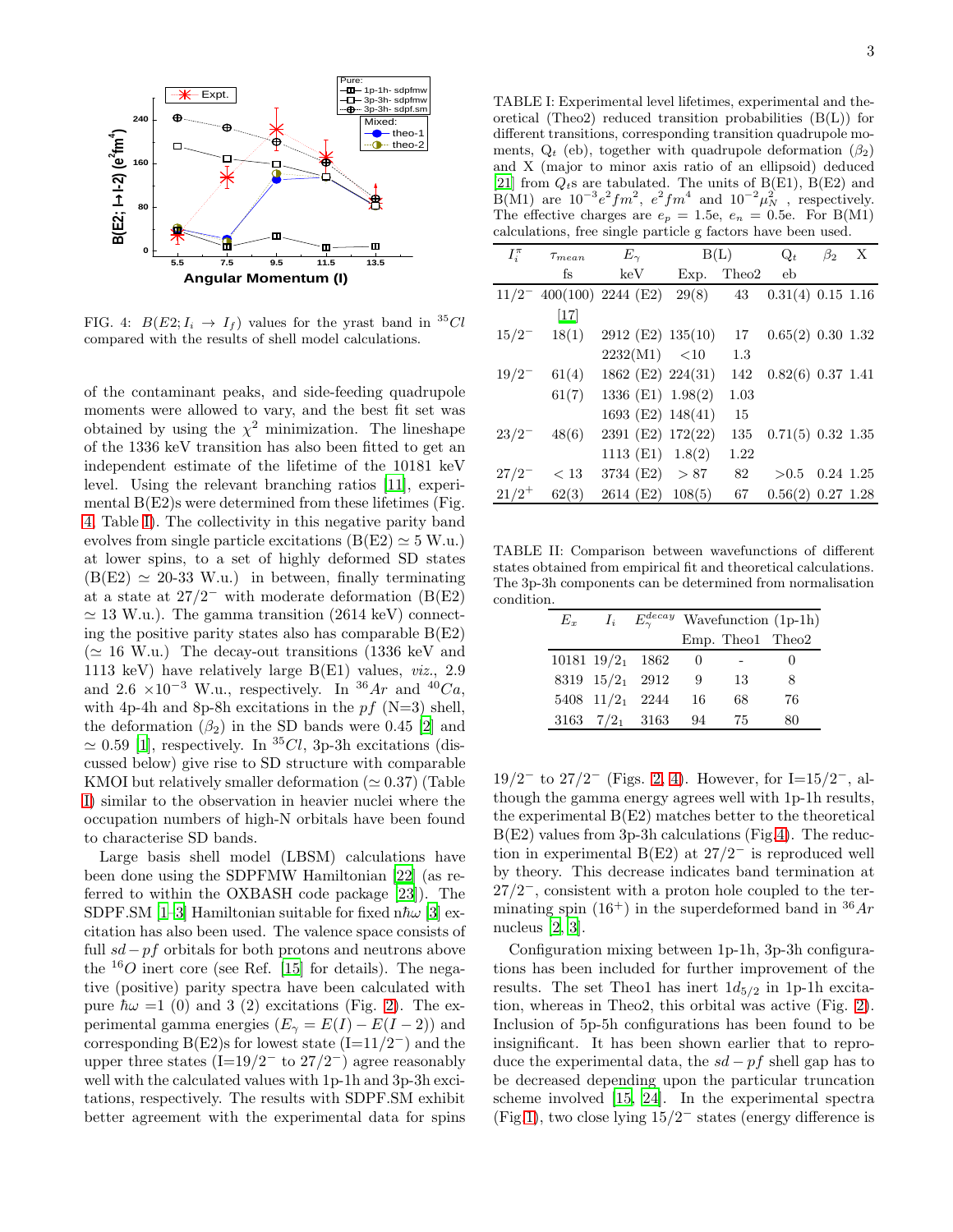$\simeq$  169 keV) are seen. The single particle energies (SPE) of the pf orbitals have been shifted downwards to reproduce the splitting between the two lowest  $15/2^-$  states. Results from mixed calculations show improvement in reproducing the gamma energy of  $15/2^-$  state (Fig. [2\)](#page-1-0) deteriorating the agreement for B(E2;15/2<sup>-</sup>  $\rightarrow$  11/2<sup>-</sup>) value. The reduced transition probabilities of decay-out E1 transitions (1336, 1113 keV) are reproduced well (Table [I\)](#page-2-1). Shell model calculations reproduce the transition energy and B(E2)of the 2614 keV transition reasonably well. The highest limit of experimental B(M1) for 2232 keV transition is larger than the predicted value. However, the calculated values of B(E2;  $19/2_1^- \rightarrow 15/2_2^ _{2}^{-}$ (1693 keV) and B(E2;  $15/2^-_1 \rightarrow 11/2^-_1$  $_1^-$ ) (2912 keV) both are severely underpredicted (Table [I\)](#page-2-1), indicating inadequacy of the configuration mixed calculations. In  $36Ar$ ,  $^{40}Ca$  also [\[2](#page-4-2), [3](#page-4-3)], the calculations failed to reproduce the transition probabilities for the states where different configurations interact to their maximum.

A simple phenomenological approach [\[25](#page-4-23)] using two level mixing between pure 3p-3h and 1p-1h states have been used to determine the extent of configuration mixing existing in the states near the band crossing. In this calculation the  $19/2^-$  state has been assumed to be a 3p-3h state  $(100\%)$  with no mixing from 1p-1h  $(0\%)$ . Utilising the transition matrix elements from pure 1p-1h and 3p-3h LBSM calculations, the experimentally observed  $B(E2; I \rightarrow I-2)$  values for the transitions with  $I < 19/2^-$ have been reproduced considering the the mixing coefficients of two component wavefunction for each state as variables (Table [II\)](#page-2-2). The shell model predictions deviate from the phenomenologically determined wavefunction structure only for the  $11/2^-$  state. It is evident that this deviation leads to the large difference between the experimental and predicted (Theo1 and Theo2) B(E2) for the  $15/2^- \rightarrow 11/2^-$  transition.

The SD band in  $36Ar$  has been shown to originate from the band crossing of  $(^{32}S(I^{\pi} = 0^+ - 8^+) + \alpha)$  cluster bands [\[4](#page-4-4)]. The existence of a negative-parity partner band of the SD band is also predicted [\[4\]](#page-4-4). Even in shell model picture, a negative parity partner of the SD band in  $36Ar$  has been obtained in terms of 3p-3h excitation  $((sd)^{17}(pf)^3)$  in the pf shell. So far, it has not been verified experimentally. The parentage of the negative parity SD states in  ${}^{35}Cl$  in terms of a proton hole coupled to the alpha cluster SD states in  $36Ar$  core, have been obtained from calculated spectroscopic factors (Theo1) (Fig. [5\)](#page-3-0). The  $15/2^-$  to  $27/2^-$  states in <sup>35</sup>Cl are generated primarily from the cluster SD states,  $10^+$  to  $16^+$ , whereas, the  $17/2$ <sup>+</sup> and  $21/2$ <sup>+</sup> arise predominantly from the 11<sup>-</sup> and  $13^-$  states in the negative parity partner band in  $36Ar$ . The observed  $17/2^+$  and  $21/2^+$  states in <sup>35</sup>Cl therefore provide indirect experimental evidence in favour of the existence of a negative-parity partner band of the SD band in  $36Ar$  as predicted in Ref [\[4\]](#page-4-4) and present work.

Using the weak coupling model [\[10](#page-4-24)], the interaction



<span id="page-3-0"></span>FIG. 5: Calculated spectroscopic factors (Theo1) for the (a) negative parity odd-spin SD states in  ${}^{35}Cl$  and (b) positive parity partner even spin states to estimate the contribution of the positive parity SD states and their negative parity partners of the core nucleus,  $36Ar$ .

energy of (SD states in  ${}^{36}Ar + \pi 1f_{7/2}$  hole) which gives rise to the SD states in  ${}^{35}Cl$  has been calculated. The  $E(\pi 1f_{7/2})_{hole}$  has been estimated from the excitation energy of the  $7/2^-$  state in <sup>35</sup>Cl at 3163 keV. For example,  $V_{int}$ (15/2<sup>-</sup> in <sup>35</sup>Cl) = [{BE (10<sup>+</sup> SD in <sup>36</sup>Ar)-E(hole in  $1f_{7/2}$ }- BE (15/2<sup>-</sup> SD in <sup>35</sup>*Cl*)] These estimations show that to generate  $15/2^-$  to  $27/2^-$  SD states in <sup>35</sup>Cl, by coupling a proton hole with  $10^+$  to  $16^+$  SD states in  $36Ar$ , the interaction energies [\[13](#page-4-11)] are 915 keV, 175 keV, -382 keV and -714 keV, respectively. These are small compared to a few MeV average particle-particle interaction, and in two of the cases are repulsive, which is favourable for cluster structure formation. The unequal masses of the underlying clusters give rise to dipole degree of freedom leading to the formation of an apparent rotational band containing alternating parity sequence (Fig[.2\)](#page-1-0) connected by strong E1 transitions. These E1 transitions are stronger than  $2\times10^{-3}$  W.u. indicating that the corresponding positive parity states are doublet partners [\[8\]](#page-4-7).

To summarize, a superdeformed rotational band with average transition quadrupole moment  $Q_t \simeq 0.75$  eb and kinematic moments of inertia  $\simeq 8\hbar^2/MeV$  has been identified for the first time in odd <sup>35</sup>Cl which terminates at  $27/2^-$ . The energies of alternating parity states,  $15/2^-$ ,  $17/2^+$ ,  $19/2^-$ ,  $21/2^+$ ,  $23/2^-$  and  $27/2^-$  connected by strong B(E1)s ( $> 2 \times 10^{-3}$  W.u.) and strong cross-over E2 transitions, follow a linear relation to the  $I(I+1)$  values providing a strong evidence in favour of cluster structure of these states. Results of LBSM calculations have shown that the SD band has been generated by 3p-3h excitations  $((sd)^{16}(pf)^3$ configuration). A simple two level mixing calculation has been done to extract the wavefunction structure of these mixed states from the experimental B(E2) values. Weak coupling estimation in terms of  $36Ar$  and a proton hole clearly identifies the origin of each SD state. The spectroscopic factors are calcu